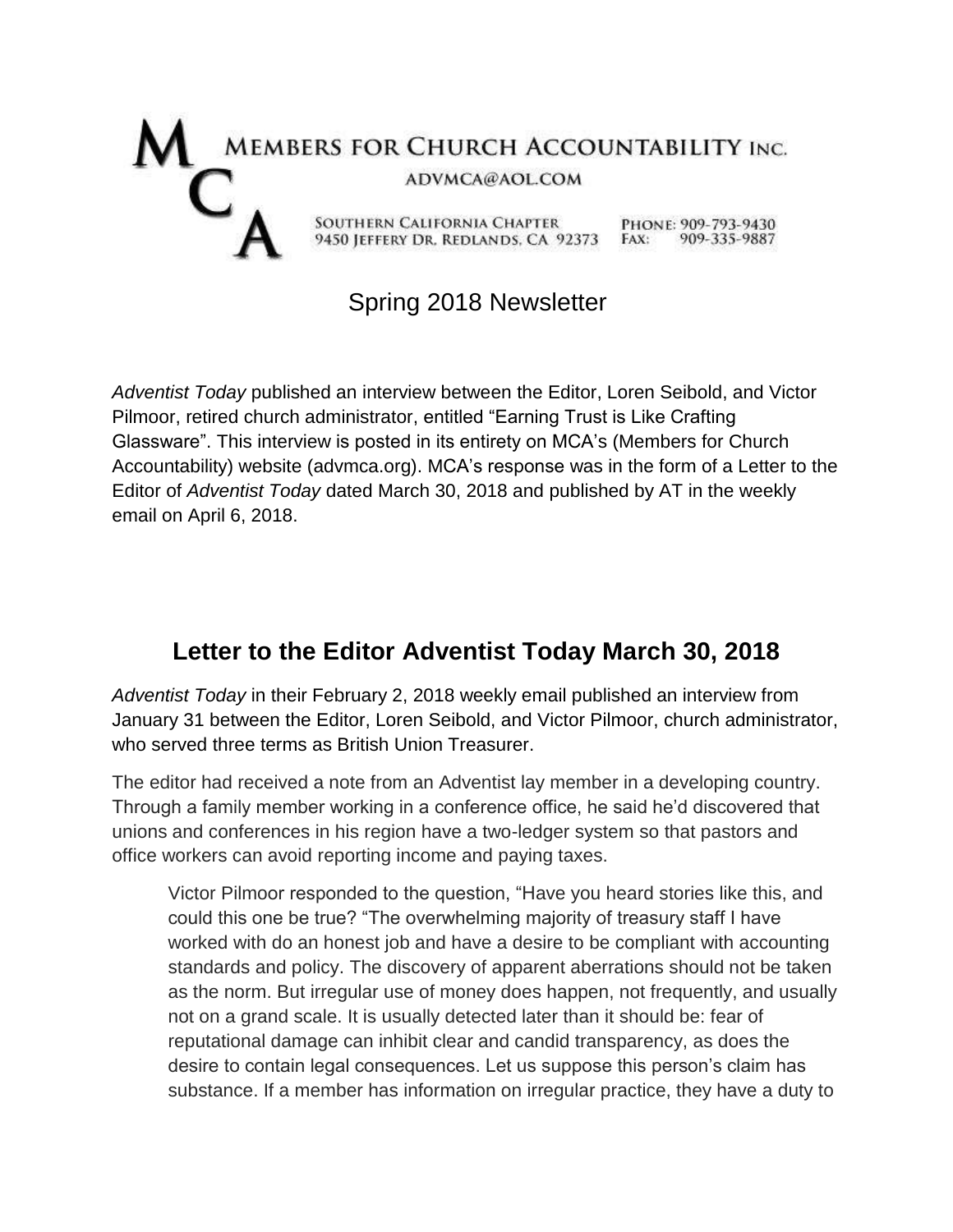put church leaders on notice, then suggest a time frame for correction before the matter is taken up with auditors, and ultimately with the regulatory authority. We have a duty to hold each other accountable".

*It is accepted that the "overwhelming majority of treasury staff ...do an honest job and have a desire to be compliant with accounting standards and policy". However, this answer avoids the long-standing unresolved issue of what is the punishment for the minority of treasury staff that are not honest?* 

*The requirement that a member having information on irregular practice, has a "duty to put church leaders on notice, then suggest a time frame for correction before the matter is taken up with auditors" is a stunning revelation! Unfortunately lay members do not have the authority, nor access to financial records to assess correction or compliance with the lay-member's intervention. Has that scenario ever occurred in the history of the church?* 

*What is missing from Victor's answer to the question is, not what the regulatory authorities would do, but how would church authorities view the two ledger financial scheme and what disciplinary action would the perpetrators receive? Would they be disciplined? Would they be transferred to another SDA institution? Would they be terminated from church employment?* 

Loren Seibold stated that at the last Autumn Council, there was much discussion about a report from GCAS that showed an increasing number of auditing irregularities—81% of audits in the most recent year. Victor Pilmoor responded to the question, "What are audits designed to find? "The report suggested that 81% of entities had some policy non- compliance, which is not as pejorative as to imply wrongdoing. This could be as simple as a handful of trustees not signing conflict of interest statements, or the entity operating below the working capital requirement. Many treasury departments are small and struggle to implement the segregation of duties that best practices would suggest".

*After extracting the number of trustees that failed to "sign conflict of interest statements" and entities "operating below the working capital requirement", what are the auditing irregularities remaining in the 81%?* 

Victor Pilmoor continued, "Auditors do their best to dig into the financial records, but things can be hidden from them. When auditors begin their work they request a signed 'Letter of Representation' in which conference officers sign and declare that they have made all relevant data and information available. If accounting information remains undisclosed, then officers have misled auditors."

*What are the consequences of misleading auditors? Is that behavior of "officers" sufficient for termination from church employment?*